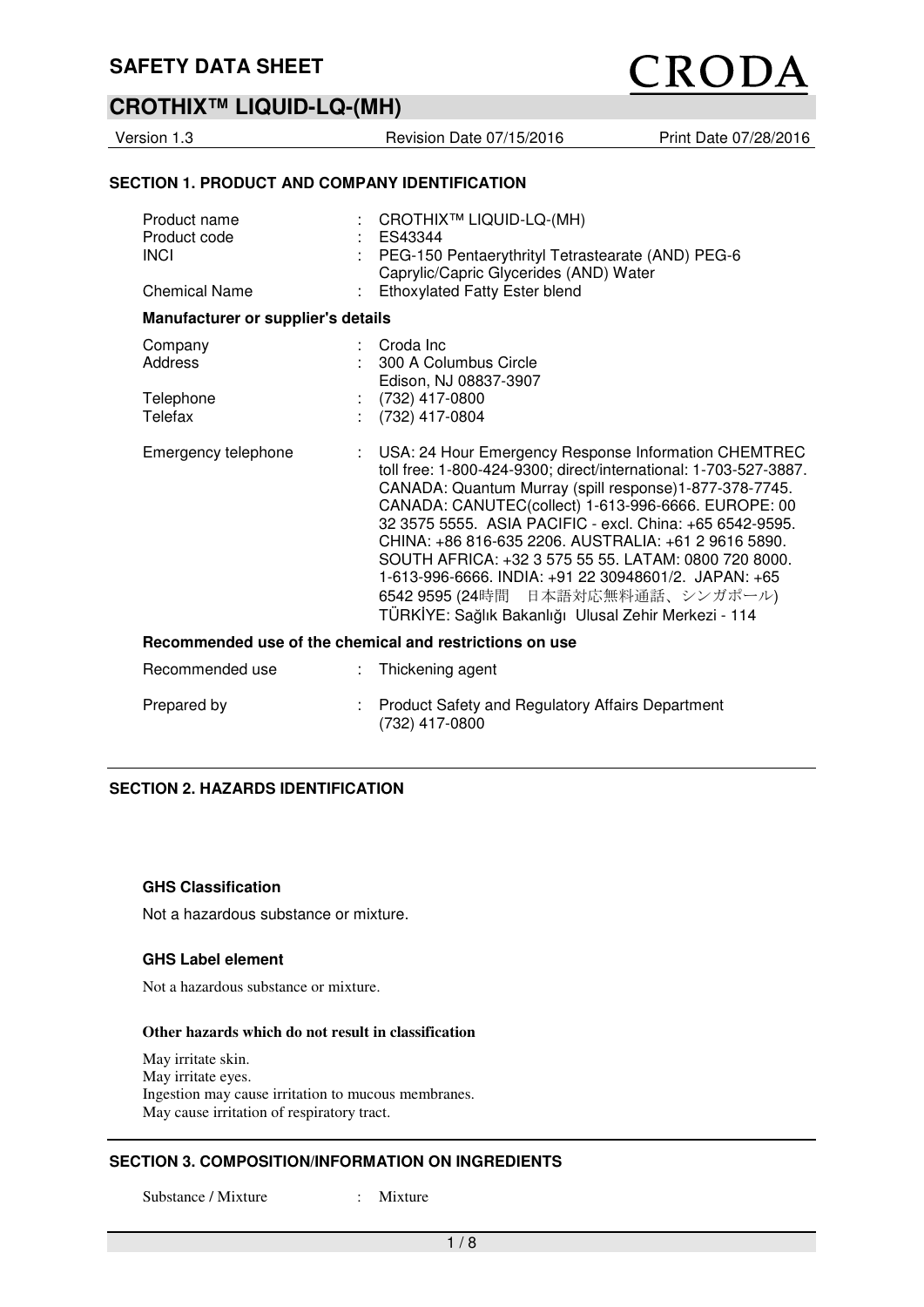

# **CROTHIX™ LIQUID-LQ-(MH)**

Version 1.3 **Revision Date 07/15/2016** Print Date 07/28/2016

#### **Hazardous ingredients**

No hazardous ingredients

#### **SECTION 4. FIRST AID MEASURES**

| If inhaled              |                           | : If breathed in, move person into fresh air.<br>If symptoms persist, call a physician.                                |
|-------------------------|---------------------------|------------------------------------------------------------------------------------------------------------------------|
| In case of skin contact | $\mathbb{R}^{\mathbb{Z}}$ | In case of contact, immediately flush skin with soap and plenty<br>of water.<br>If symptoms persist, call a physician. |
| In case of eye contact  |                           | $:$ In the case of contact with eyes, rinse immediately with plenty<br>of water and seek medical advice.               |
| If swallowed            |                           | If large quantities of this material are swallowed, call a<br>physician immediately.                                   |

#### **SECTION 5. FIRE-FIGHTING MEASURES**

#### **Flammable properties**

| Flash point                              |                           | Not applicable                                                                                                                                                                              |
|------------------------------------------|---------------------------|---------------------------------------------------------------------------------------------------------------------------------------------------------------------------------------------|
| Upper explosion limit                    |                           | : No data available                                                                                                                                                                         |
| Lower explosion limit                    |                           | No data available                                                                                                                                                                           |
| Flammability (solid, gas)                |                           | : No data available                                                                                                                                                                         |
| Suitable extinguishing media             |                           | : Use water spray, alcohol-resistant foam, dry chemical or carbon<br>dioxide.<br>Use extinguishing measures that are appropriate to local<br>circumstances and the surrounding environment. |
| Unsuitable extinguishing media           |                           | : High volume water jet                                                                                                                                                                     |
| Specific hazards during fire<br>fighting |                           | : Do not use a solid water stream as it may scatter and spread fire.                                                                                                                        |
| Specific extinguishing methods           | $\mathbb{R}^{\mathbb{Z}}$ | Standard procedure for chemical fires.                                                                                                                                                      |
| Further information                      |                           | : Use water spray to cool unopened containers.                                                                                                                                              |
| fire-fighters                            |                           | Special protective equipment for : In the event of fire, wear self-contained breathing apparatus.                                                                                           |

#### **SECTION 6. ACCIDENTAL RELEASE MEASURES**

| Personal precautions, protective | : Use personal protective equipment. |
|----------------------------------|--------------------------------------|
| equipment and emergency          | Ensure adequate ventilation.         |
| procedures                       |                                      |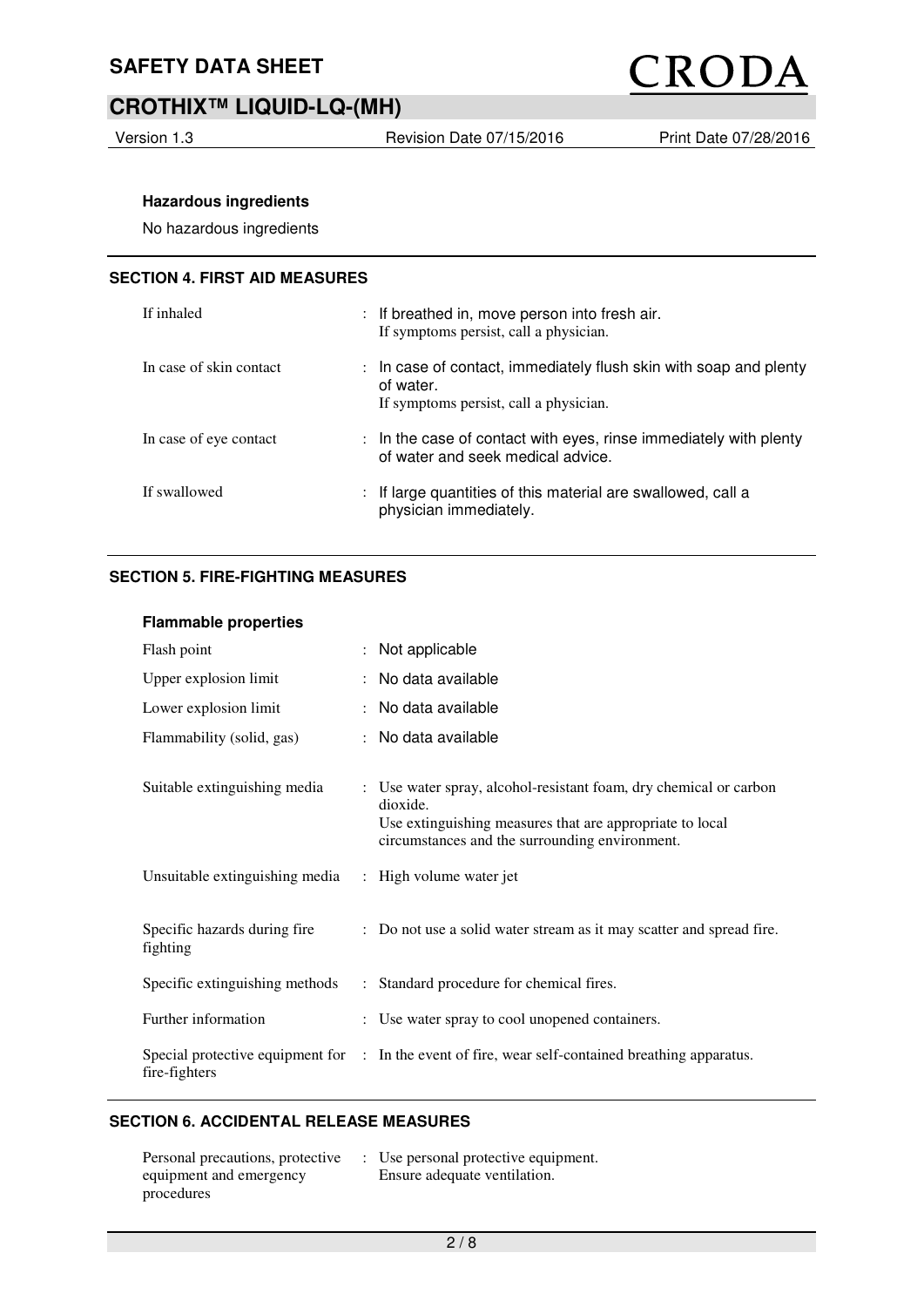# CRODA

# **CROTHIX™ LIQUID-LQ-(MH)**

| Version 1.3                                              | Revision Date 07/15/2016                                                                               | Print Date 07/28/2016 |
|----------------------------------------------------------|--------------------------------------------------------------------------------------------------------|-----------------------|
| Methods and materials for<br>containment and cleaning up | : Soak up with inert absorbent material.<br>Sweep up and shovel into suitable containers for disposal. |                       |

#### **SECTION 7. HANDLING AND STORAGE**

| Advice on safe handling     | : Handle in accordance with good industrial hygiene and safety<br>practice.                         |
|-----------------------------|-----------------------------------------------------------------------------------------------------|
| Conditions for safe storage | : Store in original container.<br>Keep container tightly closed in a dry and well-ventilated place. |
| Materials to avoid          | : No special restrictions on storage with other products.                                           |

### **SECTION 8. EXPOSURE CONTROLS/PERSONAL PROTECTION**

#### **Ingredients with workplace control parameters**

No data available Contains no substances with occupational exposure limit values.

#### **Personal protective equipment**

| Respiratory protection            | : No personal respiratory protective equipment normally<br>required.        |
|-----------------------------------|-----------------------------------------------------------------------------|
| Hand protection<br><b>Remarks</b> | : For prolonged or repeated contact use protective gloves.                  |
| Eye protection                    | : Safety glasses                                                            |
| Skin and body protection          | $:$ Impervious clothing                                                     |
| Hygiene measures                  | : Handle in accordance with good industrial hygiene and safety<br>practice. |

#### **SECTION 9. PHYSICAL AND CHEMICAL PROPERTIES**

| Appearance                  |                      | $:$ liquid                                            |
|-----------------------------|----------------------|-------------------------------------------------------|
| Color                       |                      | : clear                                               |
| Odor                        |                      | : characteristic                                      |
| Odor Threshold              |                      | : No data available                                   |
| pH                          |                      | $\therefore$ 6.0, 3 % Aqueous solution of isopropanol |
| Melting point               |                      | : No data available                                   |
| Boiling point/boiling range |                      | : 126.7 °C (260.1 °F)                                 |
| Decomposition temperature   |                      | No data available                                     |
| Flash point                 | $\ddot{\phantom{0}}$ | Not applicable                                        |
|                             |                      |                                                       |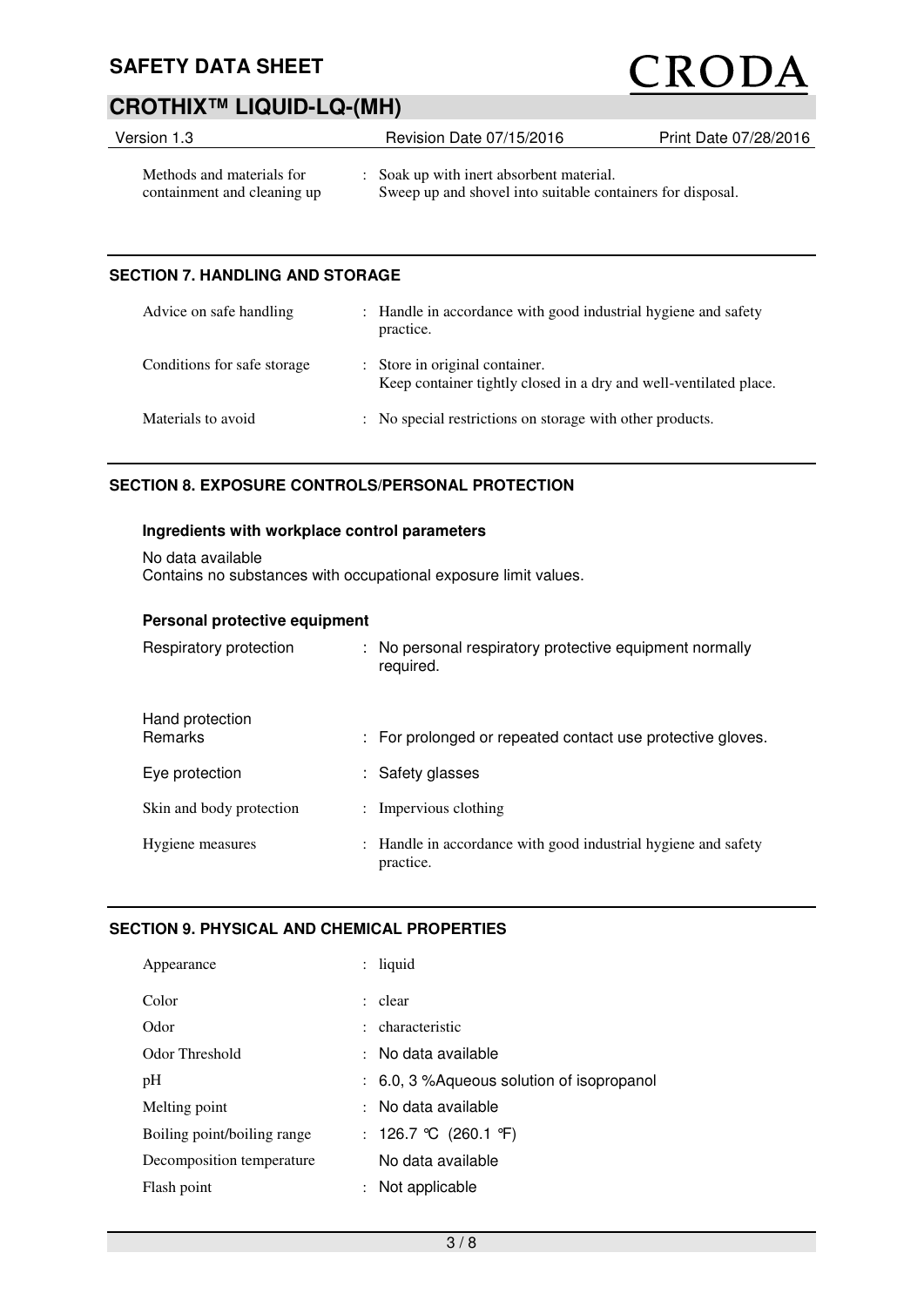# CRODA

# **CROTHIX™ LIQUID-LQ-(MH)**

| Version 1.3                                | Revision Date 07/15/2016 | Print Date 07/28/2016 |
|--------------------------------------------|--------------------------|-----------------------|
| Evaporation rate                           | : Not applicable         |                       |
| Flammability (solid, gas)                  | : No data available      |                       |
| Upper explosion limit                      | : No data available      |                       |
| Lower explosion limit                      | : No data available      |                       |
| Vapor pressure                             | : $<$ 31.9 hPa (25 °C)   |                       |
| Relative density                           | : $1.08(23 °C)$          |                       |
| Density                                    | No data available        |                       |
| Solubility(ies)                            |                          |                       |
| Water solubility                           | : soluble                |                       |
| Solubility in other solvents               | : not determined         |                       |
| Partition coefficient: n-<br>octanol/water | : No data available      |                       |
| Thermal decomposition                      | : No data available      |                       |
| Viscosity                                  |                          |                       |
| Viscosity, dynamic                         | : No data available      |                       |
| Viscosity, kinematic                       | No data available        |                       |

## **SECTION 10. STABILITY AND REACTIVITY**

| Chemical stability                    | : Stable under normal conditions.                                                               |
|---------------------------------------|-------------------------------------------------------------------------------------------------|
| Possibility of hazardous<br>reactions | : No dangerous reaction known under conditions of normal use.                                   |
| Conditions to avoid                   | $\therefore$ None known.                                                                        |
| Incompatible materials                | : Strong oxidizing agents                                                                       |
| Hazardous decomposition<br>products   | : In case of fire hazardous decomposition products may be produced<br>such as:<br>Carbon oxides |

### **SECTION 11. TOXICOLOGICAL INFORMATION**

#### **Acute toxicity**

### **Product:**

| Acute oral toxicity | : LD50 Oral Rat: $>$ 5,000 mg/kg             |
|---------------------|----------------------------------------------|
|                     | Test substance: 25%                          |
|                     | Remarks: No mortality observed at this dose. |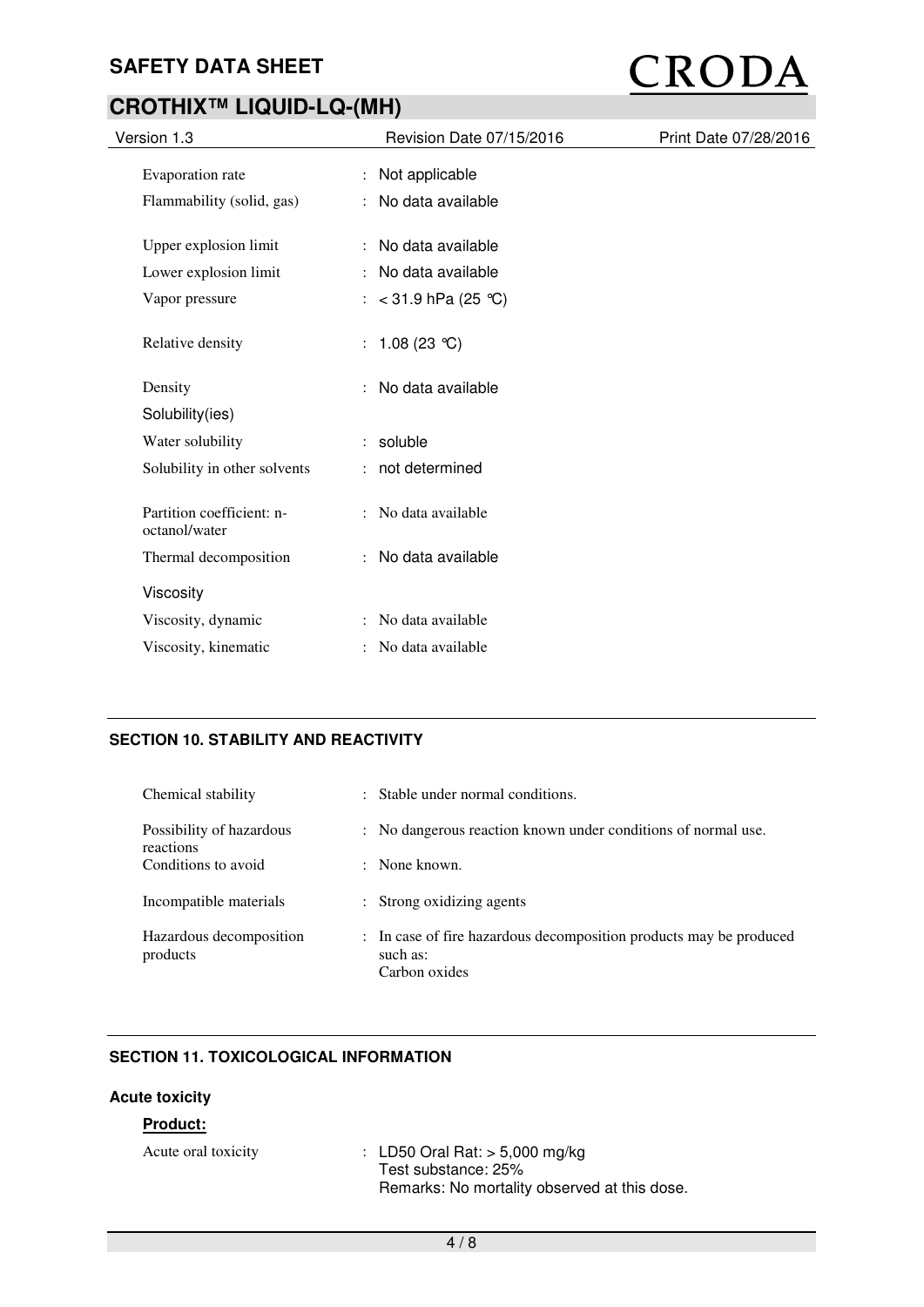## **CROTHIX™ LIQUID-LQ-(MH)**

Version 1.3 **Revision Date 07/15/2016** Print Date 07/28/2016

ROI

#### **Skin corrosion/irritation**

#### **Product:**

Result: No skin irritation Method: EpiDerm Skin Model Test substance:25%

Result: No skin irritation Method: Patch test on human volunteers did not demonstrate irritating properties. Test substance:25%

Result: No skin irritation Method: Patch test on human volunteers did not demonstrate irritating properties. Test substance:100%

#### **Serious eye damage/eye irritation**

#### **Product:**

Species: rabbit eye Result: No eye irritation Method: Draize Test

#### **Respiratory or skin sensitization**

#### **Product:**

Species: Humans Result: Patch test on human volunteers did not demonstrate sensitization properties. Method: Patch Test 24 Hrs.

#### **Germ cell mutagenicity**

#### **Product:**

Germ cell mutagenicity-Assessment : Not mutagenic in Ames Test.

#### **Carcinogenicity**

#### **Product:**

Remarks: This information is not available.

#### **Reproductive toxicity**

No data available

#### **STOT-single exposure**

No data available

#### **STOT-repeated exposure**

No data available

#### **Aspiration toxicity**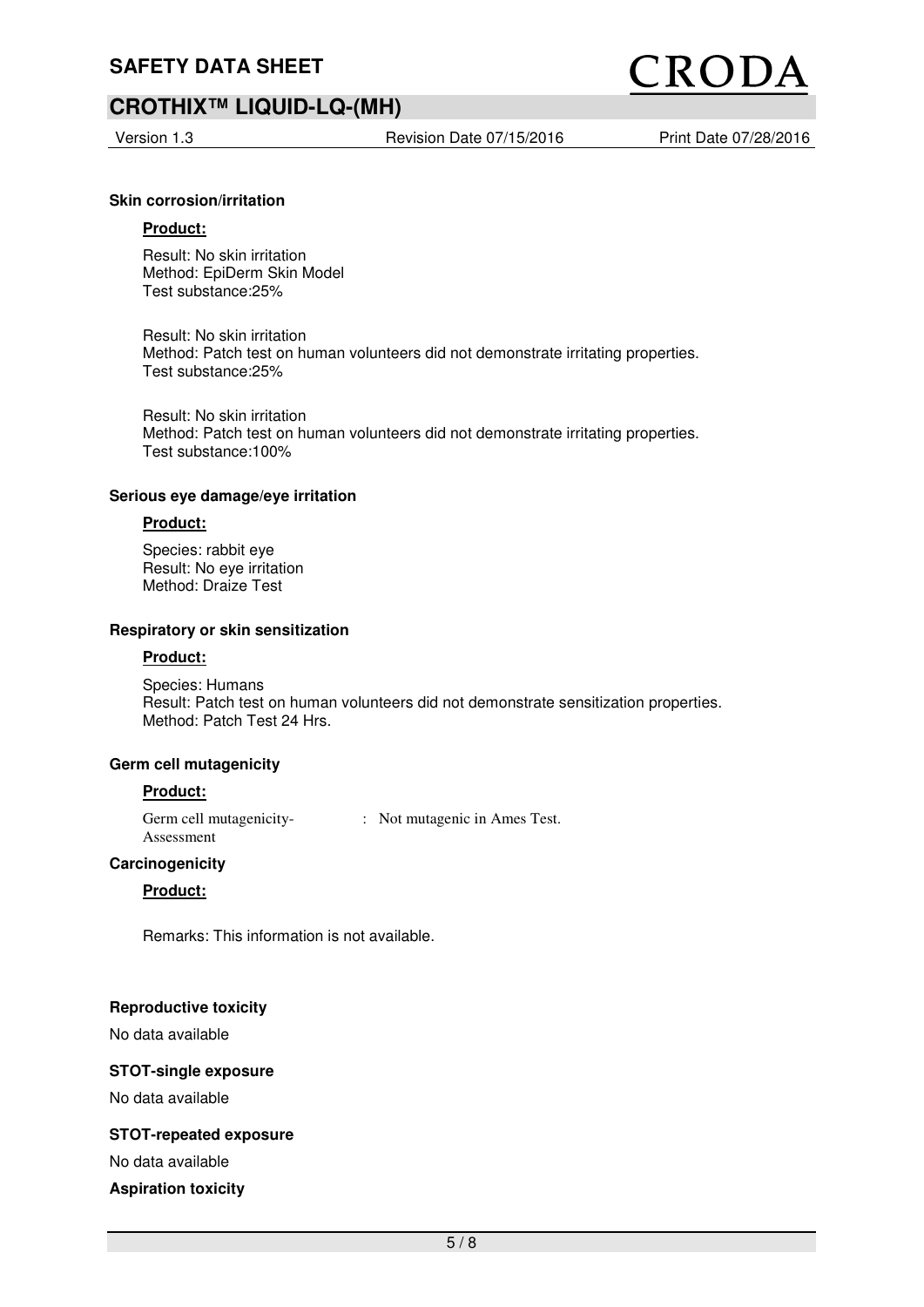# CRODA

# **CROTHIX™ LIQUID-LQ-(MH)**

Version 1.3 **Revision Date 07/15/2016** Print Date 07/28/2016

No data available

#### **Further information**

### **Product:**

Remarks: No data available

#### **SECTION 12. ECOLOGICAL INFORMATION**

#### **Ecotoxicity**

| No data available |  |
|-------------------|--|
|-------------------|--|

#### **Persistence and degradability**

No data available **Bioaccumulative potential** 

#### **Product:**

| Partition coefficient: n-<br>octanol/water | : Remarks: No data available                   |
|--------------------------------------------|------------------------------------------------|
| <b>Mobility in soil</b>                    |                                                |
| <b>Product:</b>                            |                                                |
| Stability in soil                          | : Remarks: No data available                   |
| Other adverse effects                      |                                                |
| No data available<br><b>Product:</b>       |                                                |
| Additional ecological<br>information       | : There is no data available for this product. |

#### **SECTION 13. DISPOSAL CONSIDERATIONS**

| <b>Disposal methods</b><br>Waste from residues | : Dispose of in accordance with local regulations.                                                                               |
|------------------------------------------------|----------------------------------------------------------------------------------------------------------------------------------|
| Contaminated packaging                         | : Empty remaining contents.<br>Empty containers should be taken to an approved waste handling<br>site for recycling or disposal. |

#### **SECTION 14. TRANSPORT INFORMATION**

### **International Regulation**

#### **Transport in bulk according to Annex II of MARPOL 73/78 and the IBC Code**

Not applicable for product as supplied.

#### **Domestic regulation**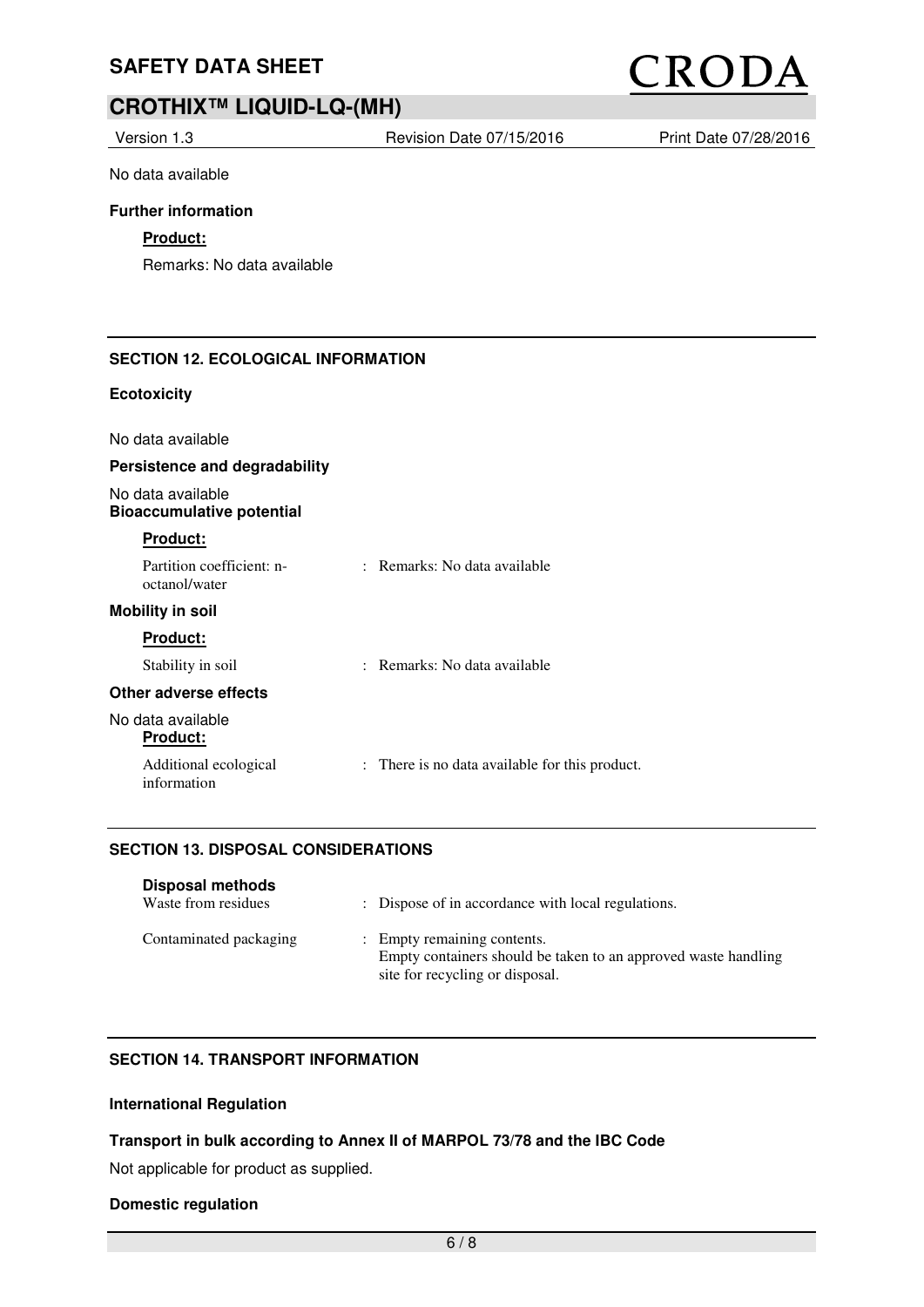# CRODA

# **CROTHIX™ LIQUID-LQ-(MH)**

| Version 1.3                  | Revision Date 07/15/2016                                                                  | Print Date 07/28/2016 |
|------------------------------|-------------------------------------------------------------------------------------------|-----------------------|
| Special precautions for user |                                                                                           |                       |
| Remarks                      | : Not regulated for transport in accordance with DOT, TDG,<br>IMDG, and IATA regulations. |                       |

## **SECTION 15. REGULATORY INFORMATION**

| SARA 311/312 Hazards | : No SARA Hazards                                                                                                                                                                         |
|----------------------|-------------------------------------------------------------------------------------------------------------------------------------------------------------------------------------------|
| <b>SARA 302</b>      | : No chemicals in this material are subject to the reporting<br>requirements of SARA Title III, Section 302.                                                                              |
| <b>SARA 313</b>      | : This material does not contain any chemical components with<br>known CAS numbers that exceed the threshold (De Minimis)<br>reporting levels established by SARA Title III, Section 313. |

#### **US State Regulations**

#### **Pennsylvania Right To Know**

| Proprietary PEG-150 Pentaerythrityl                                        |                             | $40 - 60 \%$ |
|----------------------------------------------------------------------------|-----------------------------|--------------|
| Tetrastearate                                                              |                             |              |
| Water                                                                      | 7732-18-5 20 - 40 %         |              |
| Glycerides, mixed decanoyl and octanoyl,<br>reaction products with oxirane | $127281 - 18 - 9$ 15 - 35 % |              |

#### **New Jersey Right To Know**

| Proprietary PEG-150 Pentaerythrityl      | $40 - 60 %$                 |
|------------------------------------------|-----------------------------|
| Tetrastearate                            |                             |
| Water                                    | 7732-18-5 20 - 40 %         |
| Glycerides, mixed decanoyl and octanoyl, | $127281 - 18 - 9$ 15 - 35 % |
| reaction products with oxirane           |                             |

| <b>California Prop 65</b> | This product does not contain any chemicals known to the State<br>of California to cause cancer, birth, or any other reproductive<br>defects.                                                     |
|---------------------------|---------------------------------------------------------------------------------------------------------------------------------------------------------------------------------------------------|
|                           | The ingredients of this product are reported in the following inventories:                                                                                                                        |
| <b>TSCA</b>               | This product either contains a chemical substance that is not<br>listed on the public TSCA Inventory or the TSCA Inventory<br>status of the product has not been evaluated. For FDA uses<br>only. |
| <b>REACH</b>              | On the inventory, or in compliance with the inventory                                                                                                                                             |
| <b>AICS</b>               | On the inventory, or in compliance with the inventory                                                                                                                                             |
| <b>NZIoC</b>              | On the inventory, or in compliance with the inventory                                                                                                                                             |
| <b>PICCS</b>              | On the inventory, or in compliance with the inventory                                                                                                                                             |
| <b>IECSC</b>              | On the inventory, or in compliance with the inventory                                                                                                                                             |
| <b>CH INV</b>             | The mixture contains substances listed on the Swiss Inventory                                                                                                                                     |

For explanation of abbreviations see section 16.